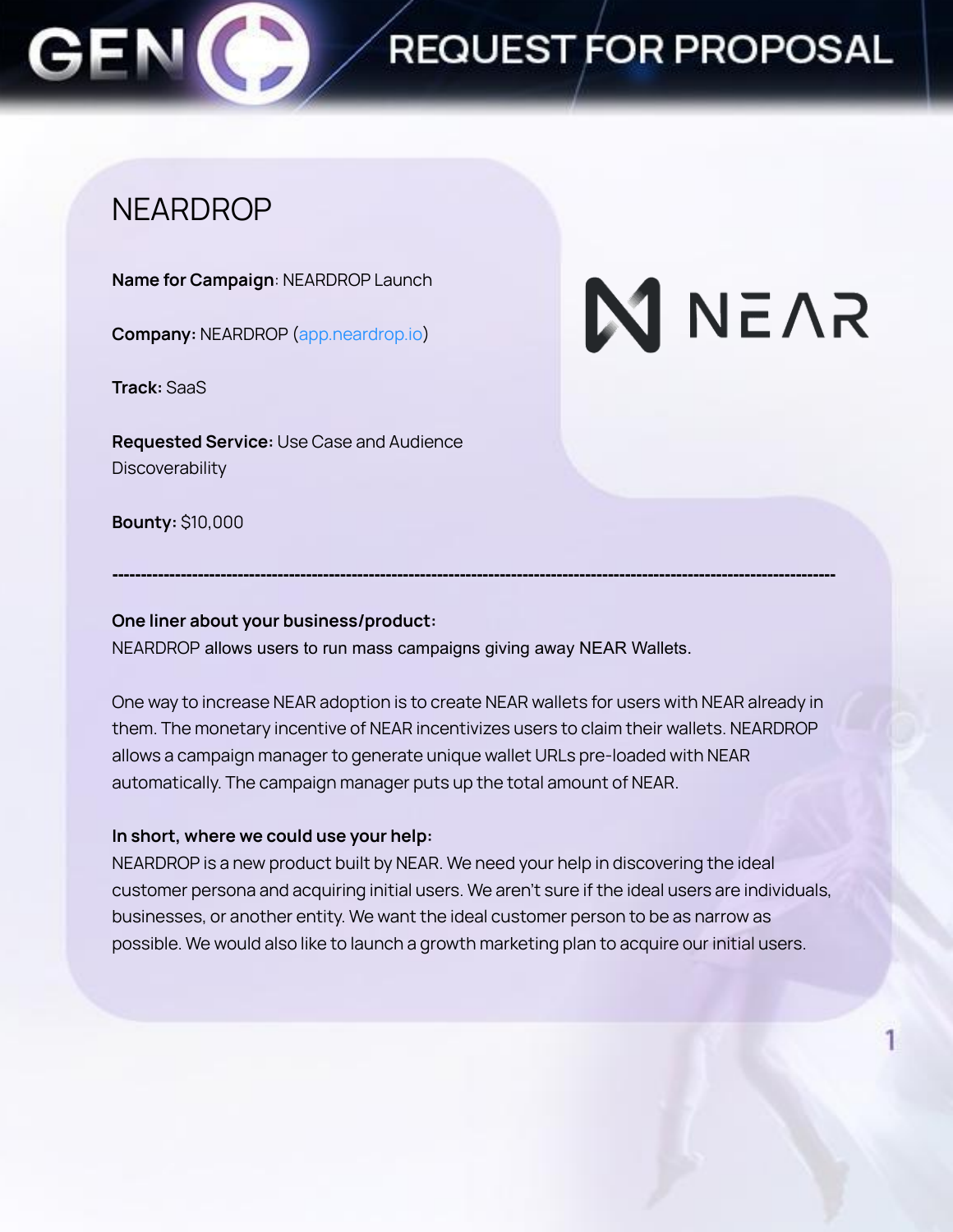You would run at least one campaign on the target persona you identify.

#### **Inspiration**

Ideal Customer Persona should at least include the following:

- Business or consumer
- Age
- Gender
- Reason for Use
- Geographic region

Growth Marketing Plan should include:

- At least three growth tactics to execute on
- One campaign to execute on

#### **Are there any restrictions for the campaign:**

n/a

#### **Goals and metrics for this campaign:**

- Ideal Customer Persona
- Narrow the focus as much as possible
- 1,000 New Users in 6 months

#### **Links and Resources**

App: app.neardrop.io

#### More about NEARDROP:

[https://docs.google.com/document/d/1OqG5HV40oXO1eltcDFntei1DWGMbMNP24u9UuLu1Vj](https://docs.google.com/document/d/1OqG5HV40oXO1eltcDFntei1DWGMbMNP24u9UuLu1VjE/edit) [E/edit](https://docs.google.com/document/d/1OqG5HV40oXO1eltcDFntei1DWGMbMNP24u9UuLu1VjE/edit)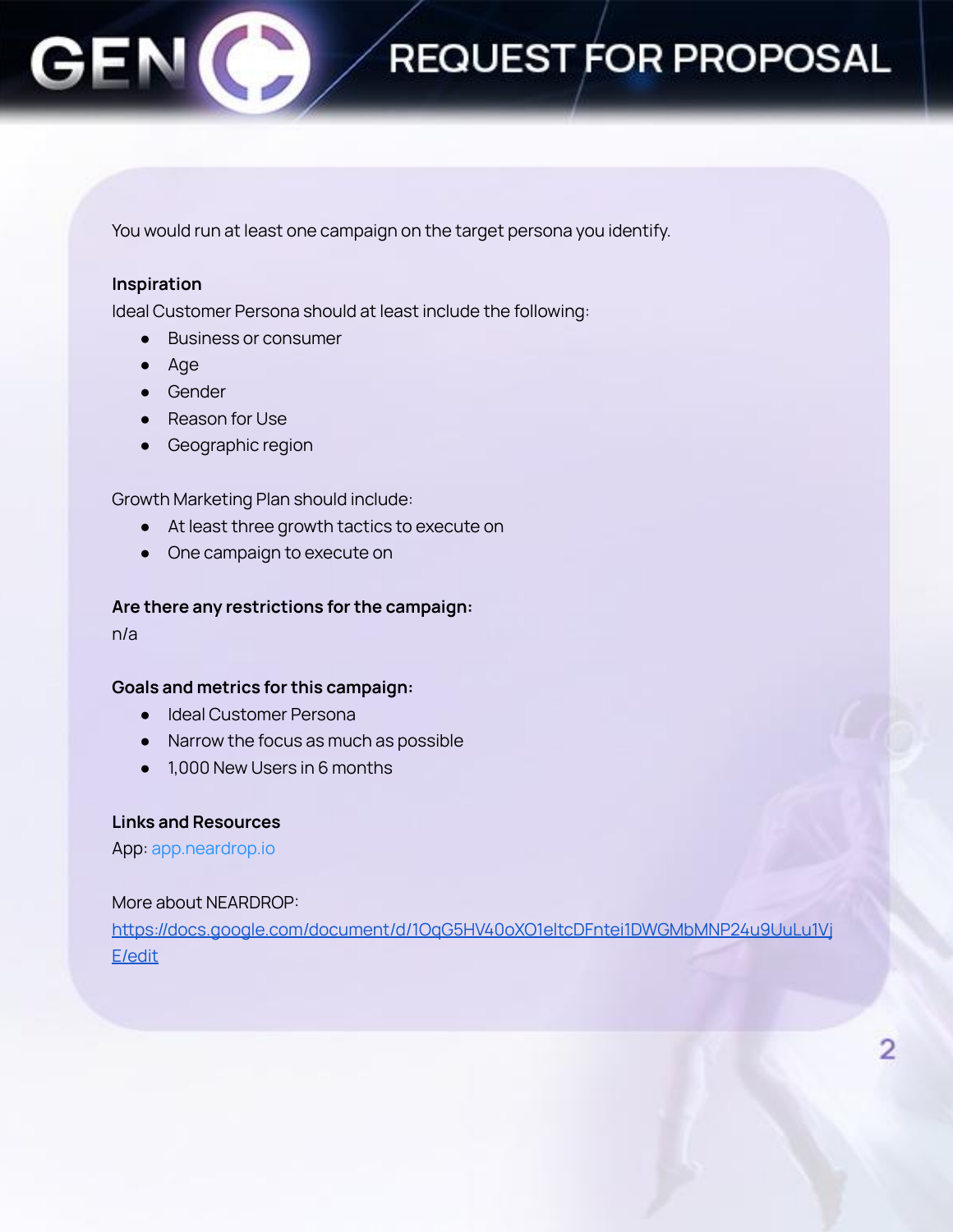

### **About NEARDROP:**

**NEARDROP - A digital asset growth marketing tool Meet NEARDROP - your new growth marketing tool**

A NEARDROP is an easy way to get onboard to a digital asset. You click an URL or scan a QR, and you can claim a digital asset (NEAR, Fungible Token, or Non-Fungible Token).

If you are reading this, you are probably part of the **marketing conference** and have already tried the user experience of a NEARDROP yourself. If you have not yet claimed your NEARDROP, scan the QR below before continuing reading further :)



### **The current state of NEARDROP on NEAR**

The v2 of NEARDROP smart-contract & UI has just been launched. This enables no-coders to use it to:

- 1. Generate 10 000 (and maybe more) links per campaign
- 2. Remove the 1 NEAR fee per link
- 3. Store the data (links) locally; it's all on-chain all links generated from the single seed phrase.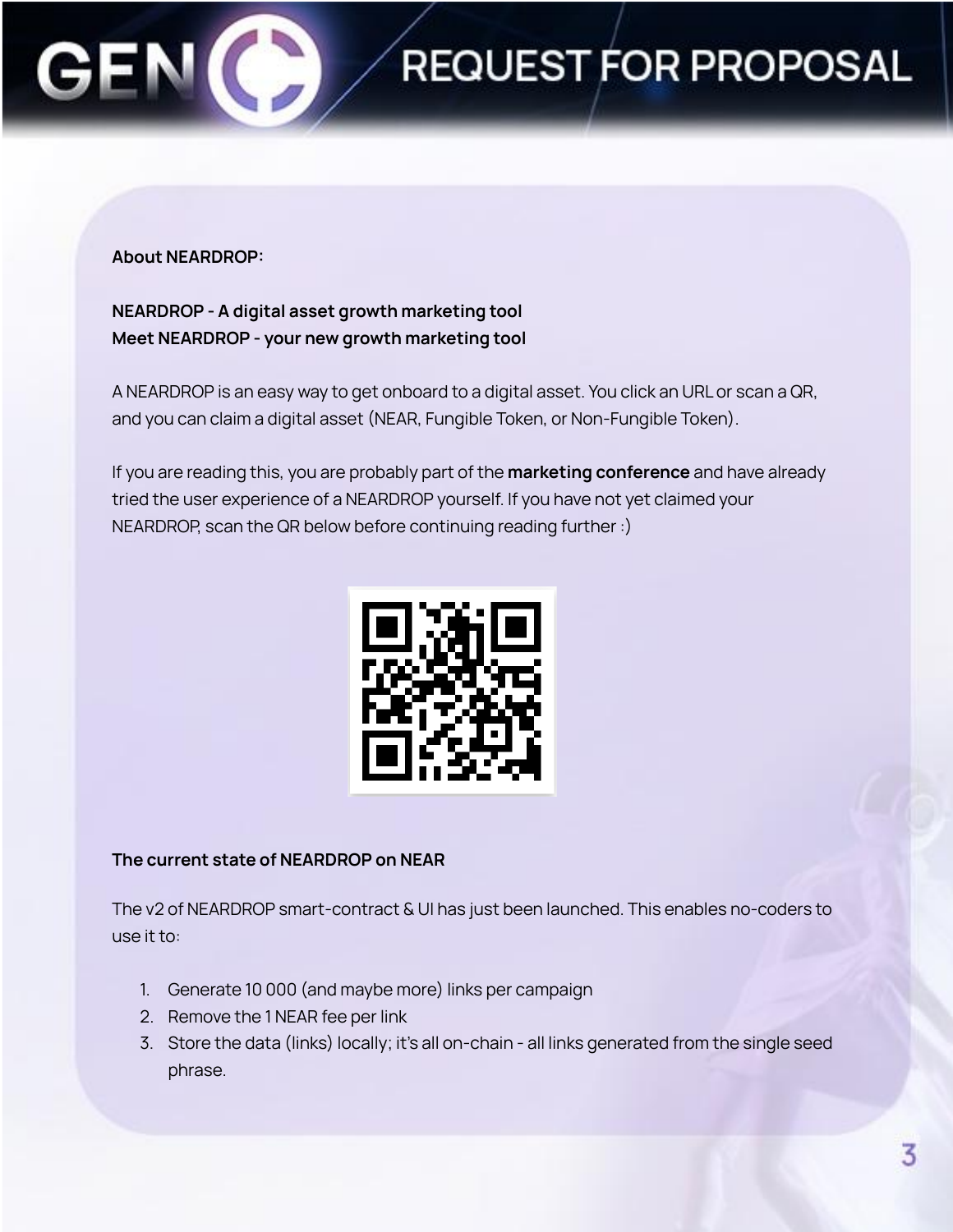- 4. Instead of having a single contract for all links, we create a new account per campaign, making NEARDROP more scalable.
- 5. All your campaigns are bonded to your NEARDROP account, which is connected to your wallet account - you can easily log in on a new device, and you will be able to manage your campaigns without adding them manually to the local storage.

#### **NEARDROP use-cases**

### **Physical items**

You can do physical Link drops as you've just tried above. These can be printed as QR codes into magazines, clothing, and what else one can think of.

### **All virtual campaigns**

Another option to make large-scale distribution possible is to launch NEARDROP campaigns tapping into "traditional" online distribution channels such as social media, newsletter tools, or Telegram / Discord channels . For inspiration, see, for example, this type of [NEARDROP](https://twitter.com/ParasHQ/status/1434863958587056129?s=19) [automated](https://twitter.com/ParasHQ/status/1434863958587056129?s=19) Twitter campaign.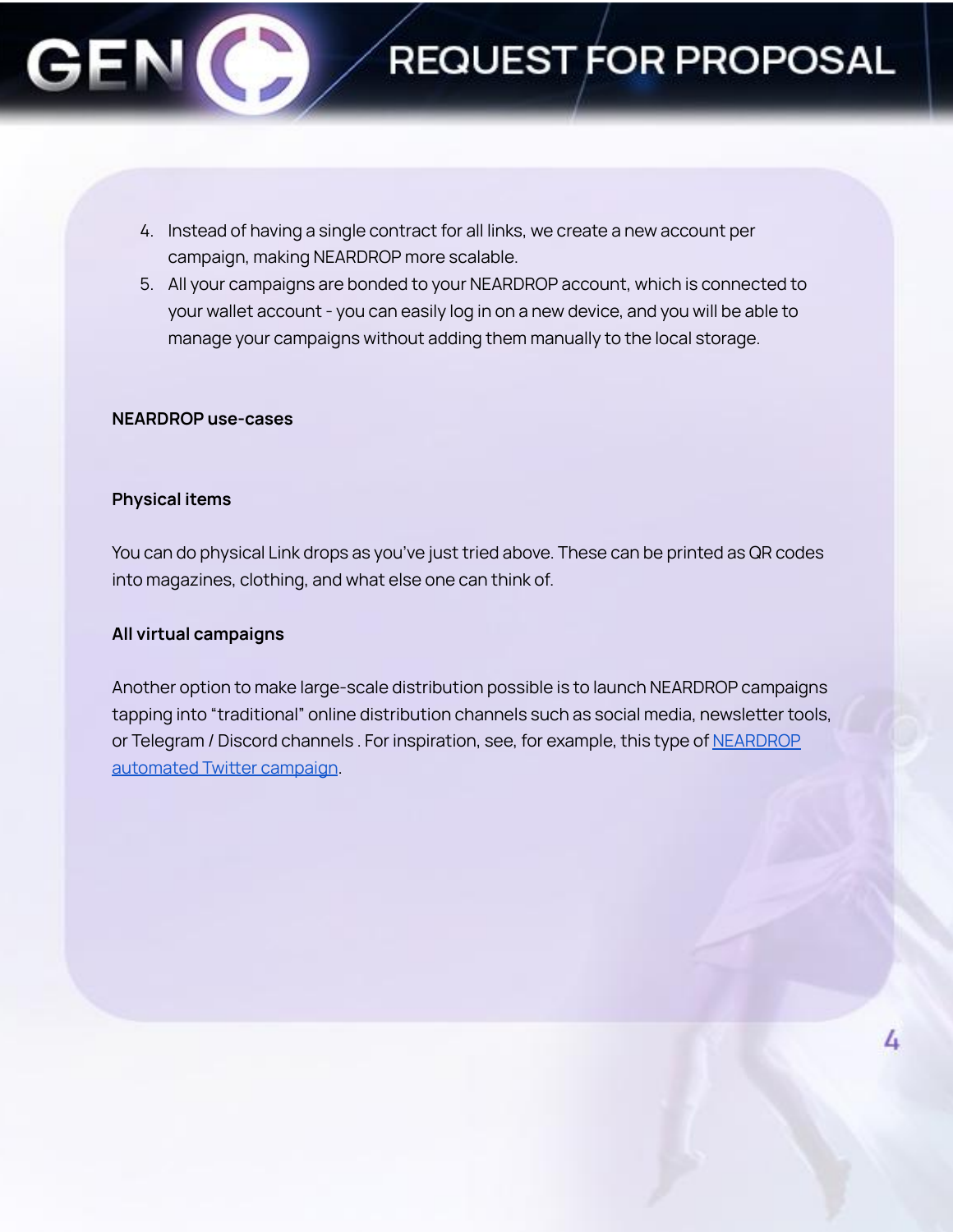

### **NEARDROP analytics**

### **Off-chain analytics**

From the Twitter Campaign above, we can derive regular Google analytics stats from seeing the success of the campaign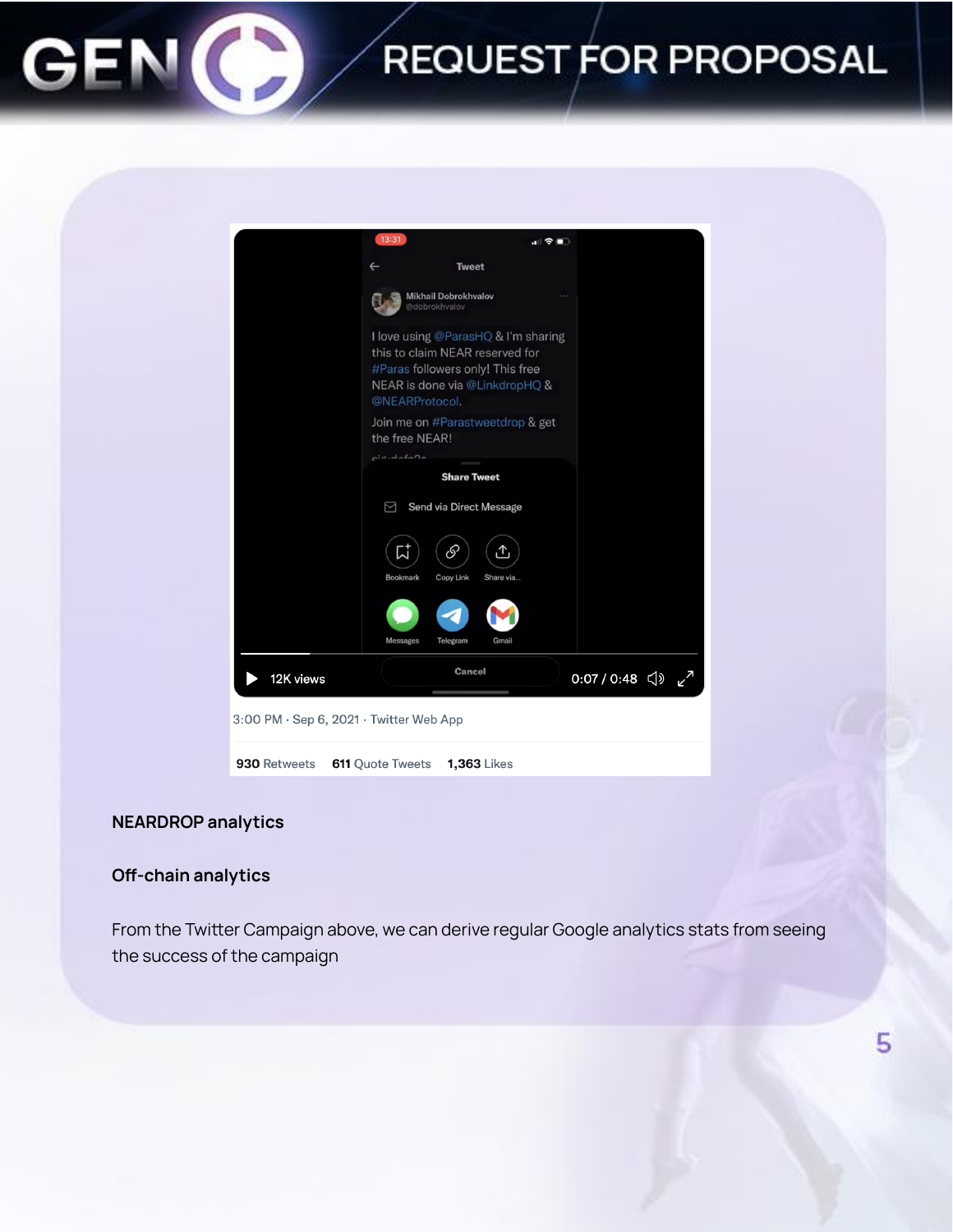



Additional "off-chain" web2 analytics can be derived by adding UTM links as desired using for example <https://ga-dev-tools.web.app/campaign-url-builder/>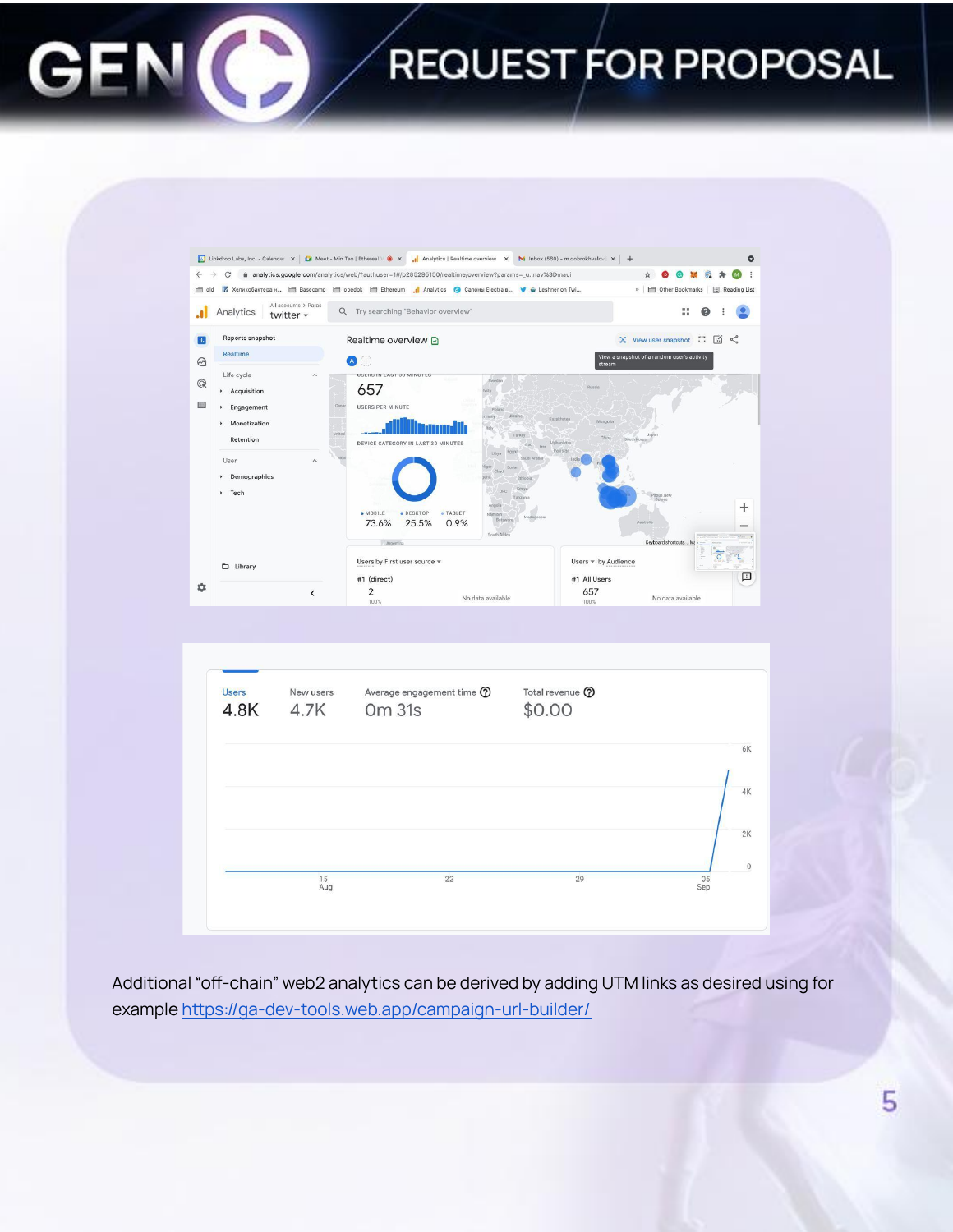### **On-chain analytics**

**Due to the public and transparent nature of blockchains like NEAR, advanced marketeers can furthermore verify on-chain (on the blockchain) the full life-cycle of a user claiming a NEARDROP. This can include to see if a user claiming a NEARDROP**

- Becomes an active user or not
- Refers other users
- Try out specific dapps or not
- **●** Reward them for trying out certain dapps
- What else advanced marketers can come up with :)

### **NEARDROP under the hood**

NEAR [NEARDROP](https://github.com/NEAR-labs) - is a set of a few contracts. We have three different types of contracts -NEARDROP, User, and Campaign. Each contract is deployed to its own account. We use name hierarchy here - every user account will be a subaccount of NEARDROP.testnet (e.g bob.NEARDROP.testnet), and each campaign account will be a subaccount of the user account (e.g my-first-campaign.bob.NEARDROP.testnet).

NEARDROP - it's a root contract of the app and the entry point for a new users. This contract creates a new user account and deploys a user contract code to it.

User - this is a contract that allows a user to create new campaigns. This account is bounded with the user Wallet account, which means if the Wallet account id is bob.testnet his NEARDROP account id will be bob.NEARDROP.testnet

Campaign - it's a contract that an end user will interact with (using a link). Right now we have only one type of the campaign - NEAR campaign, but it will be possible to add new campaign type such as NFT, NFT-FT, NFT-NEAR etc.